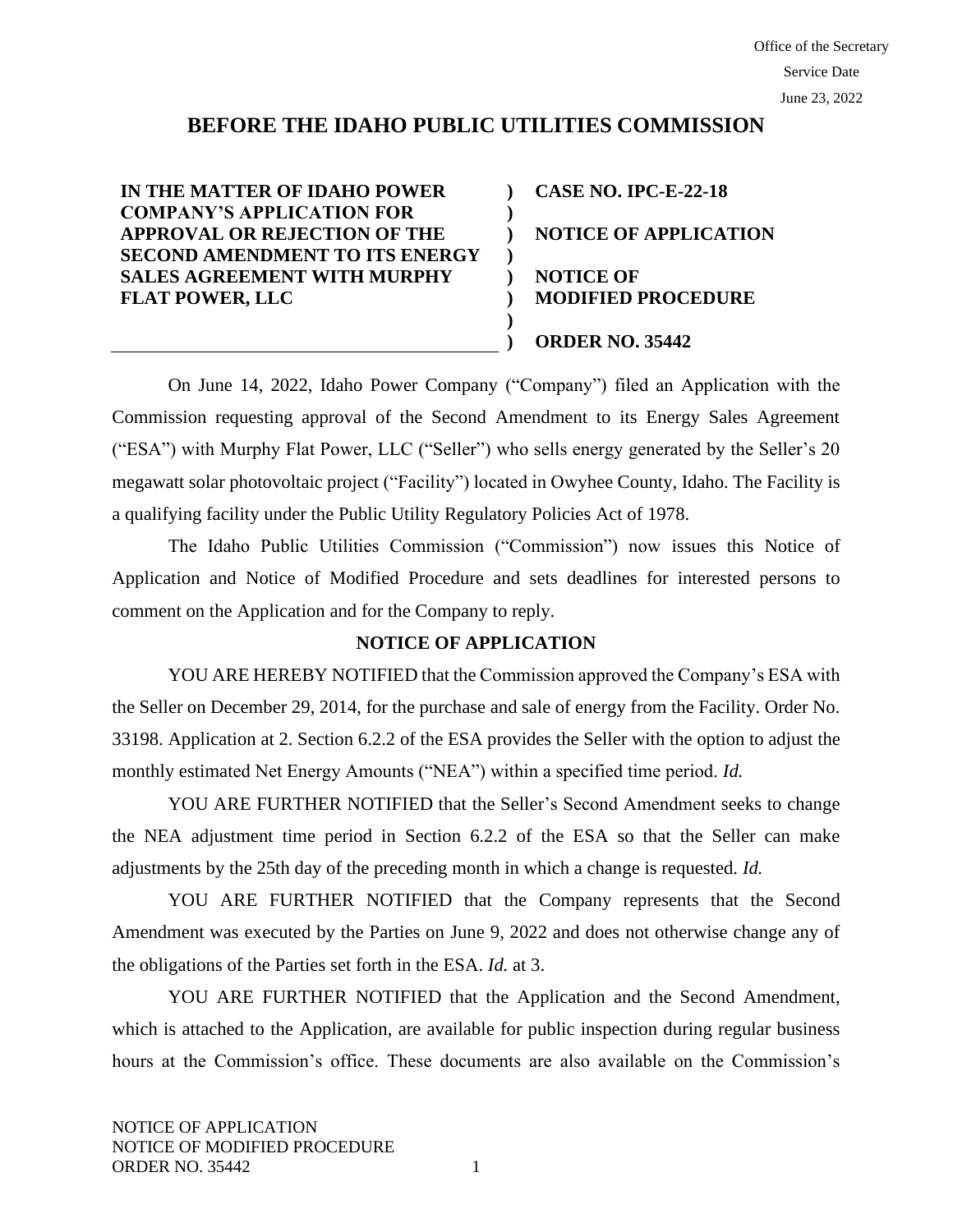website at [www.puc.idaho.gov.](http://www.puc.idaho.gov/) Click on the "ELECTRIC" icon, select "Open Cases," and click on the case number as shown on the front of this document.

YOU ARE FURTHER NOTIFIED that all proceedings in this case will be held pursuant to the Commission's jurisdiction under Title 61 of the Idaho Code.

YOU ARE FURTHER NOTIFIED that all proceedings in this matter will be conducted pursuant to the Commission's Rules of Procedure, IDAPA 31.01.01.000 *et seq*.

## **NOTICE OF MODIFIED PROCEDURE**

YOU ARE FURTHER NOTIFIED that the Commission has determined that the public interest may not require a formal hearing in this matter, and that it will proceed under Modified Procedure pursuant to Rules 201 through 204 of the Commission's Rules of Procedure, IDAPA 31.01.01.201 through .204. The Commission notes that Modified Procedure and written comments have proven to be an effective means for obtaining public input and participation.

YOU ARE FURTHER NOTIFIED that persons desiring to state a position on this Application may file a written comment explaining why they support or oppose the Application. Persons who would like a hearing must specifically request a hearing in their written comments. **Persons interested in filing written comments must do so within twenty-one (21) days of the service date of this Order**. Comments must be filed through the Commission website or by email unless computer access is unavailable. To comment electronically, please access the Commission's home page at [http://www.puc.idaho.gov/.](http://www.puc.idaho.gov/) Click the "Case Comment Form" and complete the form using the case number as it appears on the front of this document. To file by email, the commenter must e-mail the comments to the Commission Secretary and the Company at the e-mail addresses listed below. If computer access is unavailable, then comments may be mailed to the Commission and Company at these addresses:

///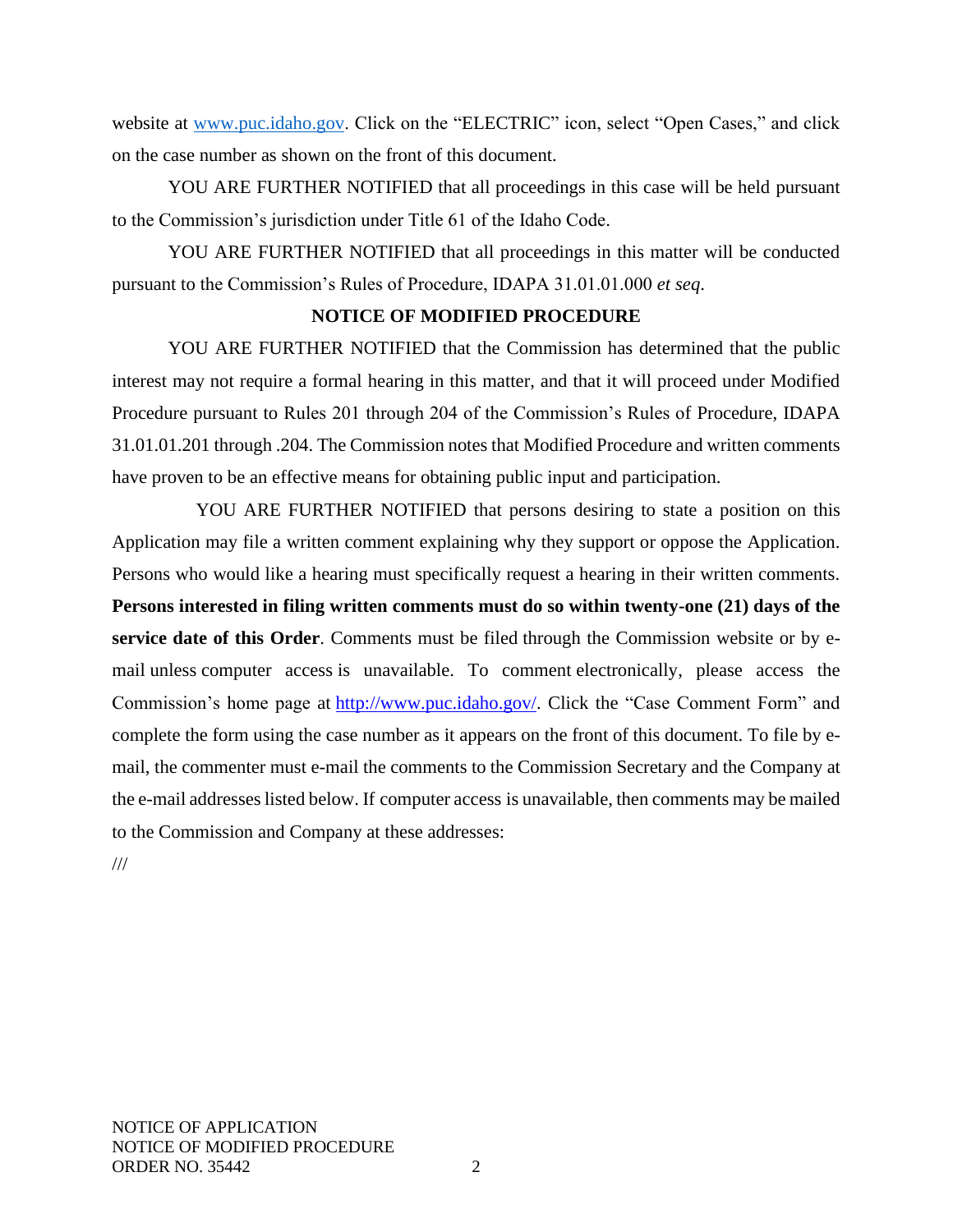#### **For the Idaho Public Utilities Commission:**

Commission Secretary Idaho Public Utilities Commission P.O. Box 83720 Boise, ID 83720-0074 [secretary@puc.idaho.gov](mailto:secretary@puc.idaho.gov)

Street Address for Express Mail:

11331 W. Chinden Blvd. Building 8, Ste. 201-A Boise, Idaho 83714

## **For Idaho Power Company:**

Donovan E. Walker Megan Goicoechea Allen IPC Dockets Energy Contracts 1221 W. Idaho Street (83707) P.O. Box 70 Boise, ID 83707 [dwalker@idahopower.com](mailto:dwalker@idahopower.com) mgoicoecheaallen@idahopower.com [dockets@idahopower.com](mailto:dockets@idahopower.com) [energycontracts@idahopower.com](mailto:energycontracts@idahopower.com)

YOU ARE FURTHER NOTIFIED that the Company must file any reply comments **within twenty-eight (28) days of the service date of this Order.**

YOU ARE FURTHER NOTIFIED that if no written comments or protests are received within the time limit set, the Commission will consider this matter on its merits and enter its order without a formal hearing. If written comments are received within the time limit set, the Commission will consider them and, in its discretion, may set the same for formal hearing.

# **O R D E R**

IT IS HEREBY ORDERED that the Company's Application be processed by Modified Procedure, Rule 201-204 (IDAPA 31.01.01.201-.204). Persons interested in filing written comments must do so within twenty-one (21) days from the service date of this Order. The Company must file any reply comments within twenty-eight (28) days of the service date of this Order.

IT IS FURTHER ORDERED that parties comply with Order No. 35375, issued April 21, 2022. Generally, all pleadings should be filed with the Commission electronically and will be deemed timely filed when received by the Commission Secretary. *See* Rule 14.02. Service between parties should continue to be accomplished electronically when possible. However, voluminous discovery-related documents may be filed and served on CD-ROM or a USB flash drive.